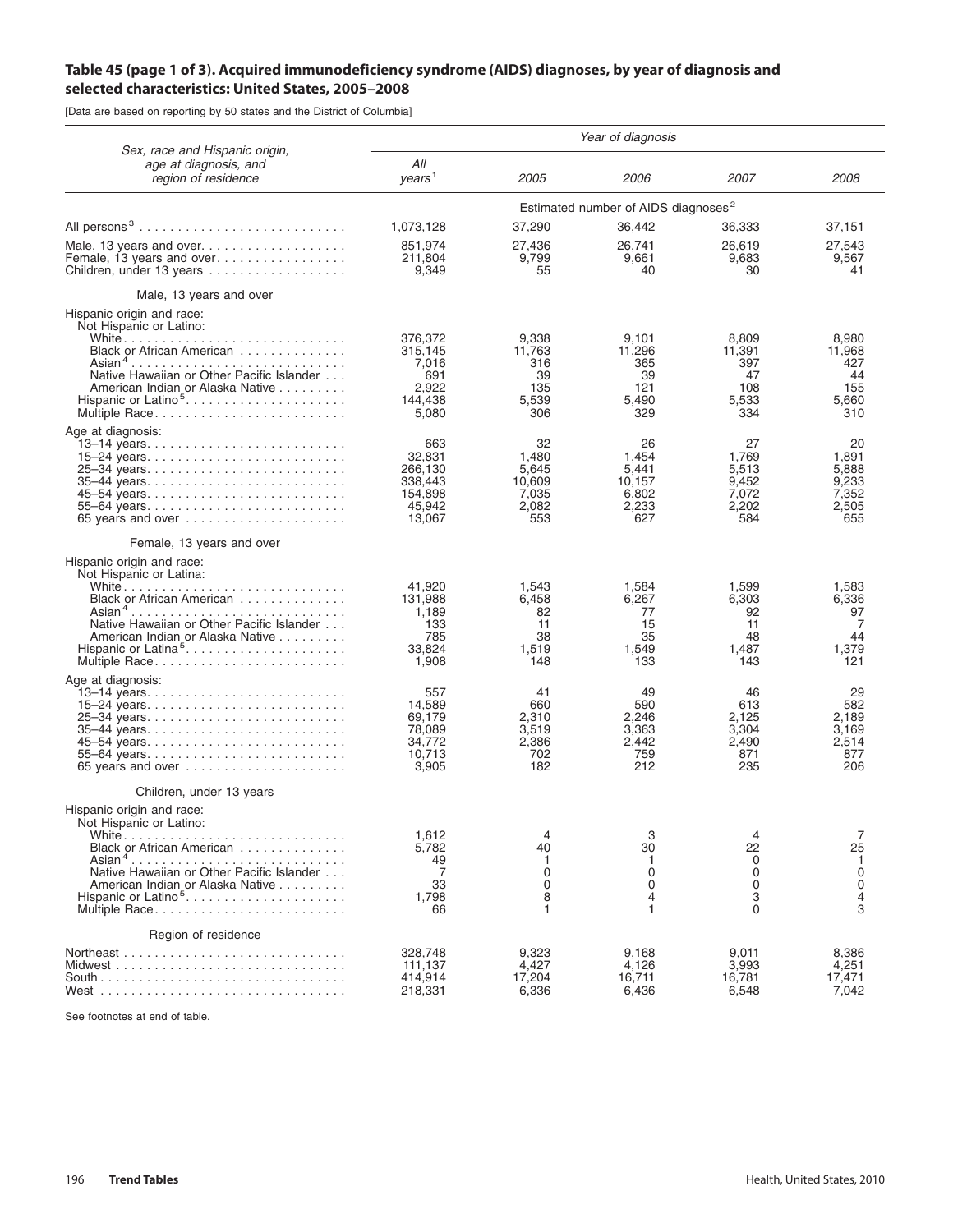## **Table 45 (page 2 of 3). Acquired immunodeficiency syndrome (AIDS) diagnoses, by year of diagnosis and selected characteristics: United States, 2005–2008**

[Data are based on reporting by 50 states and the District of Columbia]

| Sex, race and Hispanic origin,<br>age at diagnosis, and<br>region of residence                                                                                                                                              | Year of diagnosis                                |                                                                                           |                                                     |                                                  |                                                                |  |  |
|-----------------------------------------------------------------------------------------------------------------------------------------------------------------------------------------------------------------------------|--------------------------------------------------|-------------------------------------------------------------------------------------------|-----------------------------------------------------|--------------------------------------------------|----------------------------------------------------------------|--|--|
|                                                                                                                                                                                                                             | All<br>years <sup>1</sup>                        | 2005                                                                                      | 2006                                                | <i>2007</i>                                      | <i>2008</i>                                                    |  |  |
|                                                                                                                                                                                                                             | Percent distribution <sup>6</sup>                |                                                                                           |                                                     |                                                  |                                                                |  |  |
| All persons <sup>3</sup>                                                                                                                                                                                                    | 100.0                                            | 100.0                                                                                     | 100.0                                               | 100.0                                            | 100.0                                                          |  |  |
| Children, under 13 years $\ldots \ldots \ldots \ldots \ldots$                                                                                                                                                               | 79.4<br>19.7<br>0.9                              | 73.6<br>26.3<br>0.1                                                                       | 73.4<br>26.5<br>0.1                                 | 73.3<br>26.7<br>0.1                              | 74.1<br>25.8<br>0.1                                            |  |  |
| Male, 13 years and over                                                                                                                                                                                                     |                                                  |                                                                                           |                                                     |                                                  |                                                                |  |  |
| Hispanic origin and race:<br>Not Hispanic or Latino:<br>Black or African American<br>Native Hawaiian or Other Pacific Islander<br>American Indian or Alaska Native                                                          | 44.2<br>37.0<br>0.8<br>0.3<br>0.1                | 34.0<br>42.9<br>1.2<br>0.5<br>0.1                                                         | 34.0<br>42.2<br>1.4<br>0.5<br>0.1                   | 33.1<br>42.8<br>1.5<br>0.4<br>0.2                | 32.6<br>43.4<br>1.6<br>0.6<br>0.2                              |  |  |
| Hispanic or Latino <sup>5</sup><br>Multiple Race                                                                                                                                                                            | 17.0<br>0.6                                      | 20.2<br>1.1                                                                               | 20.5<br>1.2                                         | 20.8<br>1.3                                      | 20.5<br>1.1                                                    |  |  |
| Age at diagnosis:<br>15–24 years<br>55-64 years<br>65 years and over $\ldots \ldots \ldots \ldots \ldots$                                                                                                                   | 0.1<br>3.9<br>31.2<br>39.7<br>18.2<br>5.4<br>1.5 | 0.1<br>5.4<br>20.6<br>38.7<br>25.6<br>7.6<br>2.0                                          | 0.1<br>5.4<br>20.3<br>38.0<br>25.4<br>8.4<br>2.3    | 0.1<br>6.6<br>20.7<br>35.5<br>26.6<br>8.3<br>2.2 | 0.1<br>6.9<br>21.4<br>33.5<br>26.7<br>9.1<br>2.4               |  |  |
| Female, 13 years and over                                                                                                                                                                                                   |                                                  |                                                                                           |                                                     |                                                  |                                                                |  |  |
| Hispanic origin and race:<br>Not Hispanic or Latina:<br>Black or African American<br>Asian <sup>4</sup><br>Native Hawaiian or Other Pacific Islander<br>American Indian or Alaska Native<br>Hispanic or Latina <sup>5</sup> | 19.8<br>62.3<br>0.6<br>0.1<br>0.4<br>16.0<br>0.9 | 15.8<br>65.9<br>0.8<br>0.1<br>0.4<br>15.5<br>1.5                                          | 16.4<br>64.9<br>0.8<br>0.2<br>0.4<br>16.0<br>1.4    | 16.5<br>65.1<br>0.9<br>0.1<br>0.5<br>15.4<br>1.5 | 16.5<br>66.2<br>1.0<br>0.1<br>0.5<br>14.4<br>1.3               |  |  |
| Age at diagnosis:<br>35–44 years<br>55-64 years<br>65 years and over $\ldots \ldots \ldots \ldots \ldots$                                                                                                                   | 0.3<br>6.9<br>32.7<br>36.9<br>16.4<br>5.1<br>1.8 | 0.4<br>6.7<br>23.6<br>35.9<br>24.3<br>7.2<br>1.9                                          | 0.5<br>6.1<br>23.2<br>34.8<br>25.3<br>7.9<br>2.2    | 0.5<br>6.3<br>21.9<br>34.1<br>25.7<br>9.0<br>2.4 | 0.3<br>6.1<br>22.9<br>33.1<br>26.3<br>9.2<br>2.2               |  |  |
| Children, under 13 years                                                                                                                                                                                                    |                                                  |                                                                                           |                                                     |                                                  |                                                                |  |  |
| Hispanic origin and race:<br>Not Hispanic or Latino:<br>White<br>Black or African American<br>Asian <sup>4</sup><br>Native Hawaiian or Other Pacific Islander<br>American Indian or Alaska Native<br>Multiple Race          | 17.2<br>61.8<br>0.5<br>0.1<br>0.4<br>19.2<br>0.7 | 7.5<br>73.2<br>2.0<br>$\overline{\phantom{0}}$<br>$\overline{\phantom{0}}$<br>15.4<br>1.9 | 8.2<br>75.8<br>2.6<br>$\overline{a}$<br>10.7<br>2.6 | 14.5<br>74.8<br>$\equiv$<br>10.7<br>2.6          | 17.2<br>61.1<br>2.8<br>$\overline{\phantom{m}}$<br>10.3<br>8.6 |  |  |
| Region of residence                                                                                                                                                                                                         | 30.6                                             | 25.0                                                                                      | 25.2                                                | 24.8                                             | 22.6                                                           |  |  |
|                                                                                                                                                                                                                             | 10.4<br>38.7<br>20.3                             | 11.9<br>46.1<br>17.0                                                                      | 11.3<br>45.9<br>17.7                                | 11.0<br>46.2<br>18.0                             | 11.4<br>47.0<br>19.0                                           |  |  |

See footnotes at end of table.